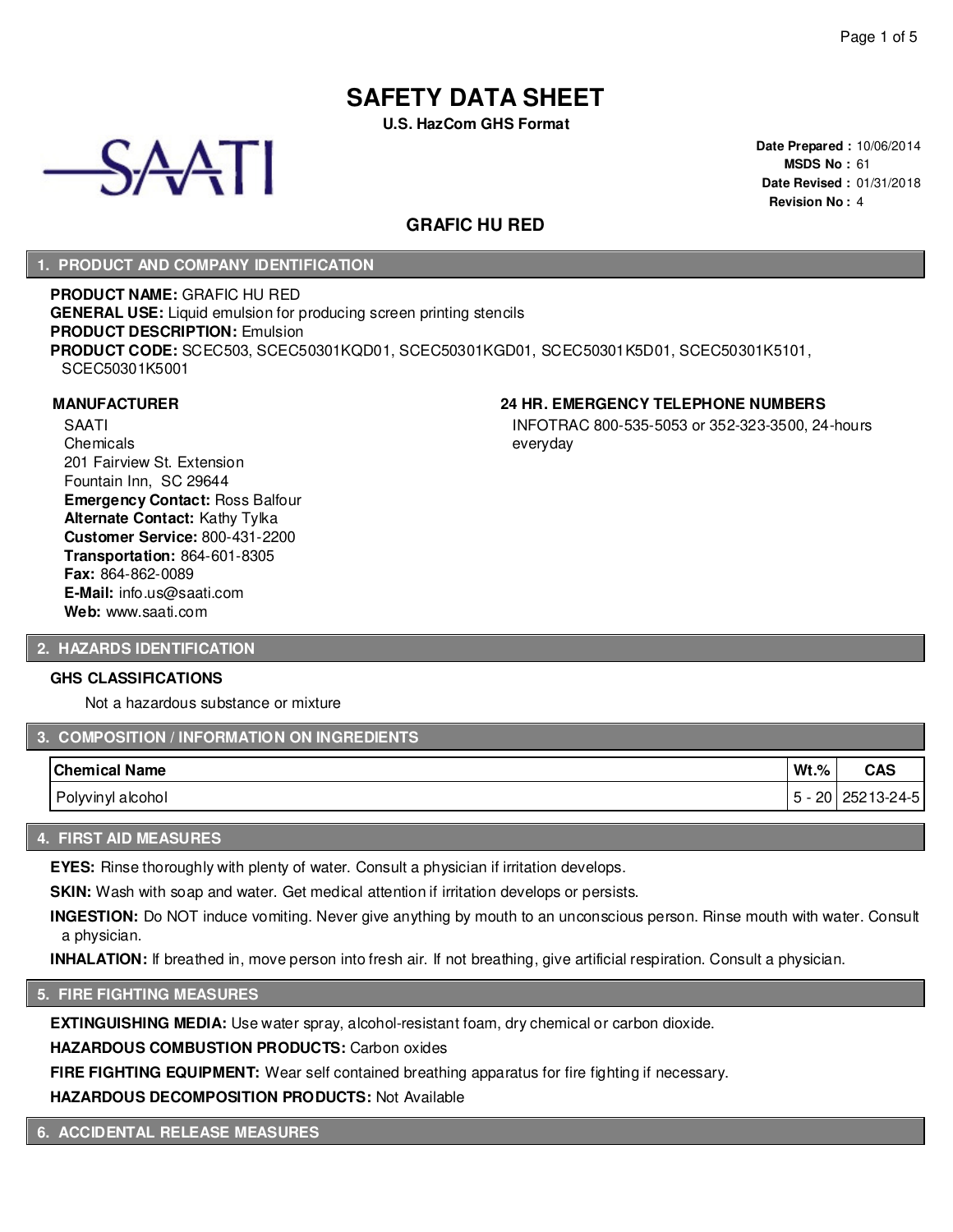**SMALL SPILL:** Soak up with inert absorbent material and dispose as non-hazardous waste. Wipe area with water soaked towels to minimize residue.

**LARGE SPILL:** Wear suitable protective equipment. Contain spill. Soak up with absorbent material and transfer to a container for disposal according to local/state/federal regulations.

## **7. HANDLING AND STORAGE**

**HANDLING:** Avoid contact with skin and eyes.

**STORAGE:** Keep container closed to prevent drying out.

**SHELF LIFE:** 12 months

#### **8. EXPOSURE CONTROLS / PERSONAL PROTECTION**

**ENGINEERING CONTROLS:** Handle in accordance with good industrial hygiene and safety practice. Wash hands before breaks and at the end of workday.

#### **PERSONAL PROTECTIVE EQUIPMENT**

**EYES AND FACE:** Safety glasses. Use equipment for eye protection tested and approved under appropriate government standards such as NIOSH (US).

**SKIN:** Handle with gloves. Gloves must be inspected prior to use. Use proper glove removal technique (without touching glove's outer surface) to avoid skin contact with this product. Dispose of contaminated gloves after use in accordance with applicable laws and good laboratory practices. Wash and dry hands.

**RESPIRATORY:** Where risk assessment shows air-purifying respirators are appropriate use a full-face respirator with multipurpose combination (US) respirator cartridges as a backup to engineering controls. If the respirator is the sole means of protection, use a full-face supplied air respirator. Use respirators and components tested and approved under appropriate government standards such as NIOSH (US).

#### **PROTECTIVE CLOTHING:** Apron recommended.

**WORK HYGIENIC PRACTICES:** Personal hygiene is an important work practice exposure control measure and the following general measures should be taken when handling this material: (1) Do not store, use, and/or consume foods, beverages, tobacco products, or cosmetics areas with this material stored. (2) Wash hands and face carefully before eating, drinking, using tobacco, applying cosmetics, or using the restrooms. (3) Wash exposed skin promptly to remove accidental splashes of contact with this material.

## **9. PHYSICAL AND CHEMICAL PROPERTIES**

**PHYSICAL STATE:** Viscous liquid **ODOR:** Slight **COLOR:** Red **pH:** 4 to 5 **PERCENT VOLATILE:** 61 **FLASH POINT AND METHOD:** Not Available **FLAMMABLE LIMITS:** Not Available **AUTOIGNITION TEMPERATURE:** Not Available **VAPOR PRESSURE:** Not Available **VAPOR DENSITY:** Not Available **BOILING POINT:** Not Available **FREEZING POINT:** Not Available **POUR POINT:** Not Available **THERMAL DECOMPOSITION:** Not Available **SOLUBILITY IN WATER:** Soluble **EVAPORATION RATE:** Not Available **SPECIFIC GRAVITY:** 1.05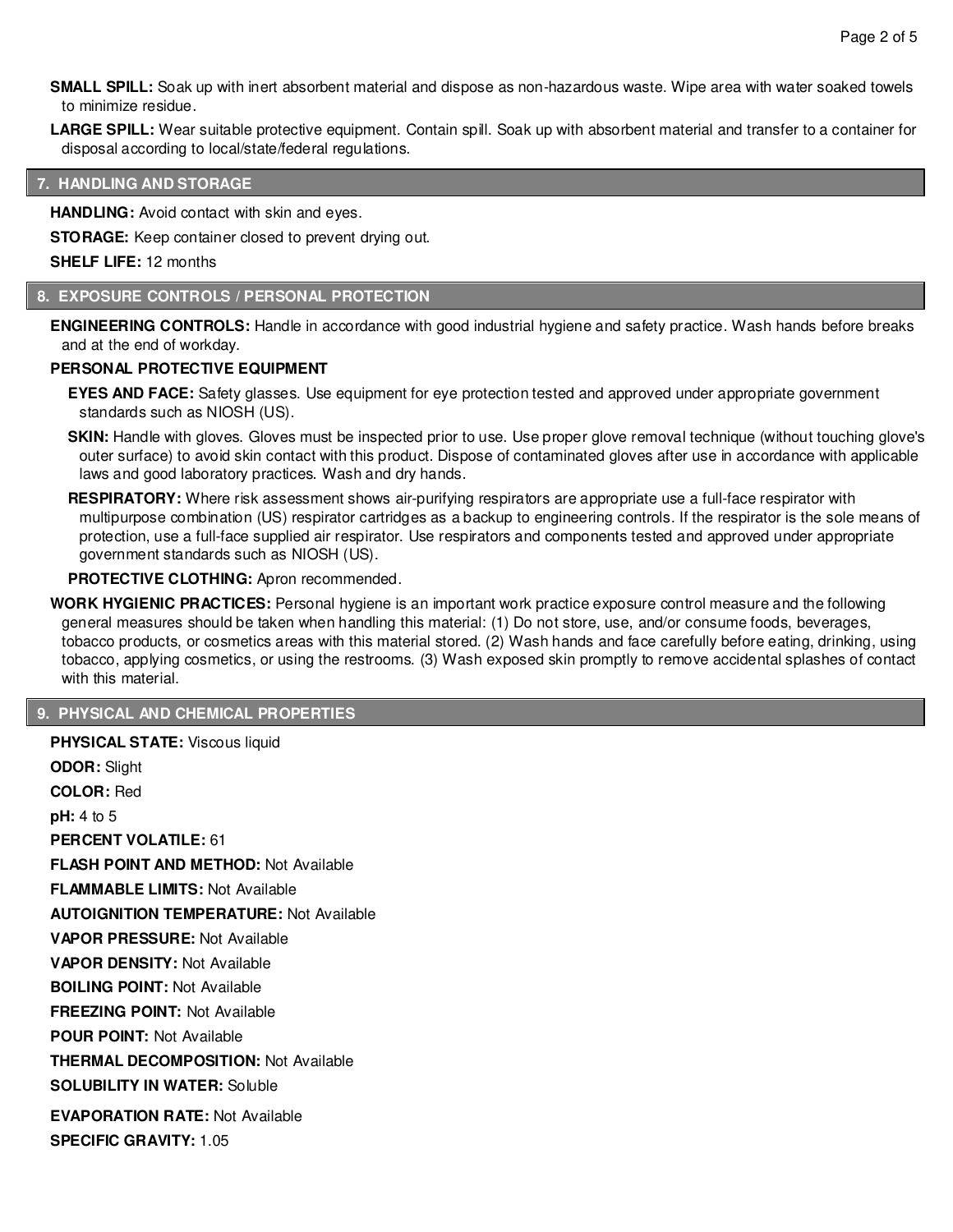## **VISCOSITY #1:** 110 to 125 Poise at 25°C (77°F) Brookfield Viscometer, 10rpm

#### **MOLECULAR WEIGHT:** Not Available

## **(VOC):** 0 g/L

## **10. STABILITY AND REACTIVITY**

## **REACTIVITY:** Yes

**STABILITY:** Stable under recommended storage conditions.

**CONDITIONS TO AVOID:** Heat, sunlight

**HAZARDOUS DECOMPOSITION PRODUCTS:** Not Available

#### **INCOMPATIBLE MATERIALS:** Not Available

# **11. TOXICOLOGICAL INFORMATION**

#### **ACUTE TOXICITY**

| Chemical Name     | ORAL $LD_{50}$ (rat) | <b>INHALATION LC<math>_{50}</math> (rat)</b> |
|-------------------|----------------------|----------------------------------------------|
| Polyvinyl alcohol | > 5000 mg/kg [Rat]   | > 20 mg/L [rat] 1 h                          |

**DERMAL LD50:** Not yet determined for this product

**ORAL LD**<sub>50</sub>: Not yet determined for this product

**INHALATION LC<sub>50</sub>:** Not yet determined for this product

#### **CARCINOGENICITY**

| <b>Chemical Name</b> | <b>NTP Status</b> | <b>IARC Status</b> | OSHA Status   |
|----------------------|-------------------|--------------------|---------------|
| Polyvinyl alcohol    | Not Listed        | Not Listed         | Not<br>Listed |

**IARC:** Not listed

**NTP:** Not listed

**OSHA:** Not listed

## **12. ECOLOGICAL INFORMATION**

**ENVIRONMENTAL DATA:** No data are available on the adverse effects of this material on the environment.

#### **13. DISPOSAL CONSIDERATIONS**

**DISPOSAL METHOD:** Dispose of in accordance with all current local, state and federal regulations.

#### **14. TRANSPORT INFORMATION**

# **DOT (DEPARTMENT OF TRANSPORTATION)**

## **PROPER SHIPPING NAME:**

|                  | <b>DOT CLASSIFICATION</b> |
|------------------|---------------------------|
| <b>JN</b> number |                           |
| <b>JN proper</b> | NOT REGULATED             |
| shipping name    |                           |
| <b>Transport</b> |                           |
| hazard class     |                           |
| Packing group    |                           |
| Label            |                           |

#### **AIR (ICAO/IATA)**

**SHIPPING NAME:**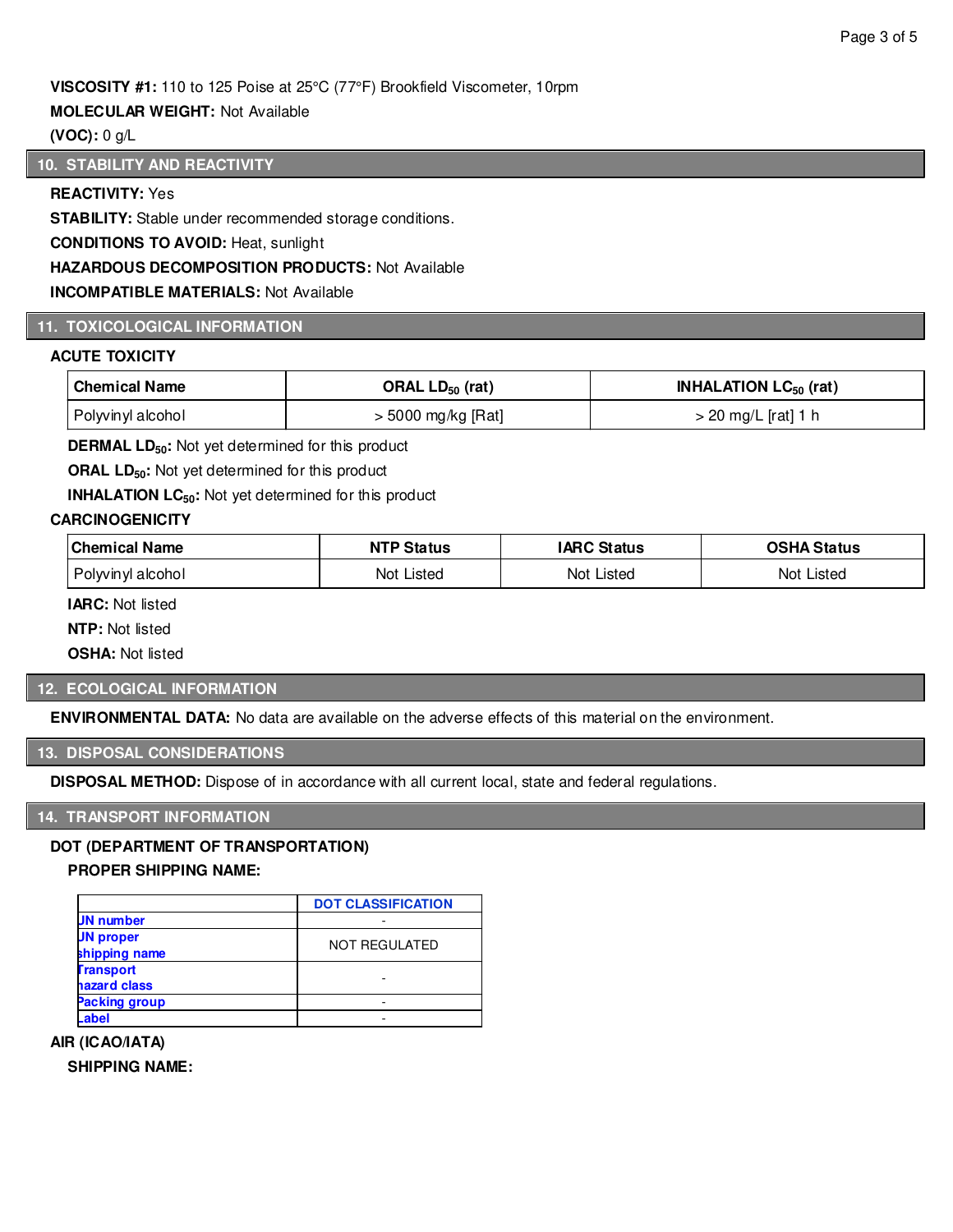|                                   | <b>IATA</b>          |
|-----------------------------------|----------------------|
| <b>JN</b> number                  |                      |
| <b>JN proper</b><br>shipping name | <b>NOT REGULATED</b> |
| <b>Transport</b><br>hazard class  |                      |
| Packing group                     |                      |
| Label                             |                      |

## **VESSEL (IMO/IMDG)**

#### **SHIPPING NAME:**

|                                   | <b>IMO / IMDG</b>    |
|-----------------------------------|----------------------|
| <b>JN number</b>                  |                      |
| <b>JN</b> proper<br>shipping name | <b>NOT REGULATED</b> |
| <b>Transport</b><br>hazard class  |                      |
| Packing group                     | -                    |
| .abel                             |                      |

## **15. REGULATORY INFORMATION**

#### **UNITED STATES**

## **SARA TITLE III (SUPERFUND AMENDMENTS AND REAUTHORIZATION ACT)**

#### **311/312 HAZARD CATEGORIES:** None

## **FIRE:** No **PRESSURE GENERATING:** No **REACTIVITY:** No **ACUTE:** No **CHRONIC:** No

#### **EPCRA SECTION 313 SUPPLIER NOTIFICATION**

| <b>Chemical Name</b> | Wt.%               | <b>CAS</b> |
|----------------------|--------------------|------------|
| Polyvinyl alcohol    | ററ<br>C<br>-<br>∠∪ | 25213-24-5 |

#### **302/304 EMERGENCY PLANNING**

#### **EMERGENCY PLAN:** None

#### **CERCLA (COMPREHENSIVE RESPONSE, COMPENSATION, AND LIABILITY ACT)**

| <b>Chemical Name</b> | $Wt.\%$        |
|----------------------|----------------|
| Polyvinyl alcohol    | ററ<br>∠∪.<br>∼ |

#### **TSCA (TOXIC SUBSTANCE CONTROL ACT)**

| <b>Chemical Name</b> | <b>CAS</b> |
|----------------------|------------|
| Polyvinyl alcohol    | 25213-24-5 |

**TSCA REGULATORY:** All components of this product are listed, or are exempt from listing on the TSCA 8(b) inventory.

## **REGULATIONS**

## **STATE REGULATIONS:** None

**CALIFORNIA PROPOSITION 65:** None

**CLEAN WATER ACT:** None

## **CANADA**

**WHMIS (WORKPLACE HAZARDOUS MATERIALS INFORMATION SYSTEM):** Not a controlled product.

**DOMESTIC SUBSTANCE LIST (INVENTORY):** All components of this product are listed on the Domestic Substances List.

#### **16. OTHER INFORMATION**

**PREPARED BY:** SDS Regulatory Specialist **Date Revised:** 01/31/2018 **REVISION SUMMARY:** This MSDS replaces the 07/12/2017 MSDS.